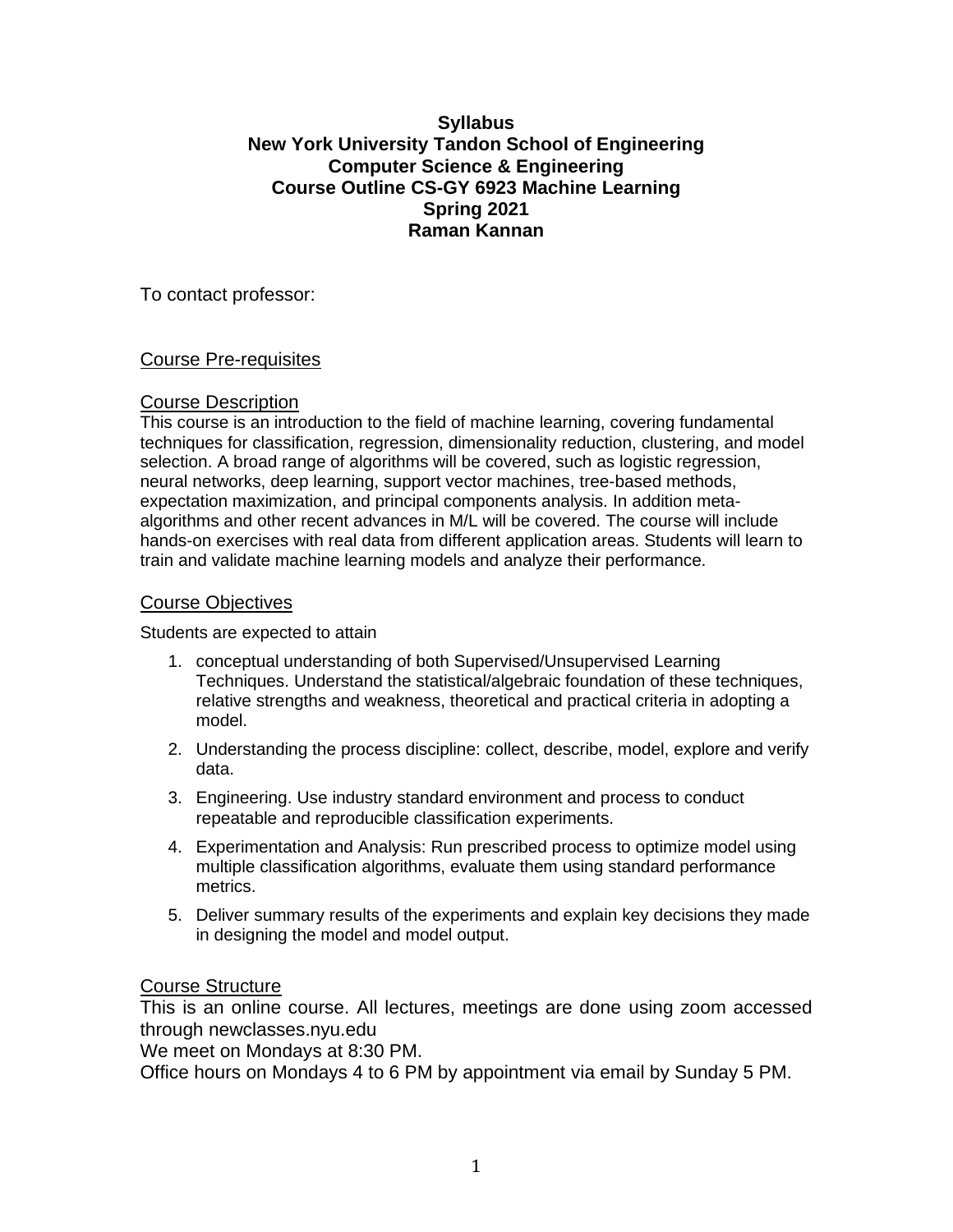For participation, students have to make something original and comment on two comments made by other students before the next class.

# Readings

URL: <https://statlearning.com/ISLR%20Seventh%20Printing.pdf>

AUTHORS:Trevor Hastie, Robert Tibshirani, Jerome Friedman TITLE:An Introduction to Statistical Learning

# An optional and recommended text

URL[:http://statweb.stanford.edu/~tibs/ElemStatLearn/printings/ESLII\\_print10.pdf](http://statweb.stanford.edu/~tibs/ElemStatLearn/printings/ESLII_print10.pdf)

AUTHORS:Gareth James, Daniela Witten, Trevor Hastie, Robert Tibshirani TITLE:Elements of Statistical Learning, CODE:ESL

Online resources:<https://www.quora.com/What-is-the-best-book-to-learn-ML> Stackoverflow and other sources

### Green01: Required Reading

pages.stern.nyu.edu/~wgreene/Text/Greene-EA-7&8ed-Appendices.pdf [math.nyu.edu/~cfgranda/pages/DSGA1002\\_fall16/material/linear\\_algebra.pdf](https://math.nyu.edu/~cfgranda/pages/DSGA1002_fall16/material/linear_algebra.pdf) [https://www.cns.nyu.edu/~eero/math-tools/Handouts/linalg\\_jordan\\_86.pdf](https://www.cns.nyu.edu/~eero/math-tools/Handouts/linalg_jordan_86.pdf)

### Fisher01: Required Reading

Fisher's Discriminant Analysis: Linear Discriminant Analysis, Multivariate QDA [ISLR: 4.6.3,4.6.4]

NN:Neural Nets (any introductory material will suffice) Chapter 11 intro to ML 3rd Edition, Ethem Alpaydin Chapter 04 and Chapter 05 Miroslav-Kubat-Springer

# **Quality of Performance Letter Grade Range %** A+ 97-100 Excellent - work is of exceptional quality  $\begin{array}{|c|c|c|c|c|c|}\n\hline\nA & 93 - 96.9 \\
\hline\n\end{array}$ A- 90 - 92.9 Good - work is above average  $\vert$  B+  $\vert$  87 - 89.9 Satisfactory B 83 - 86.9 Below Average B- 80 - 82.9 Poor C+ 77 - 79.9

### **Grade Distribution**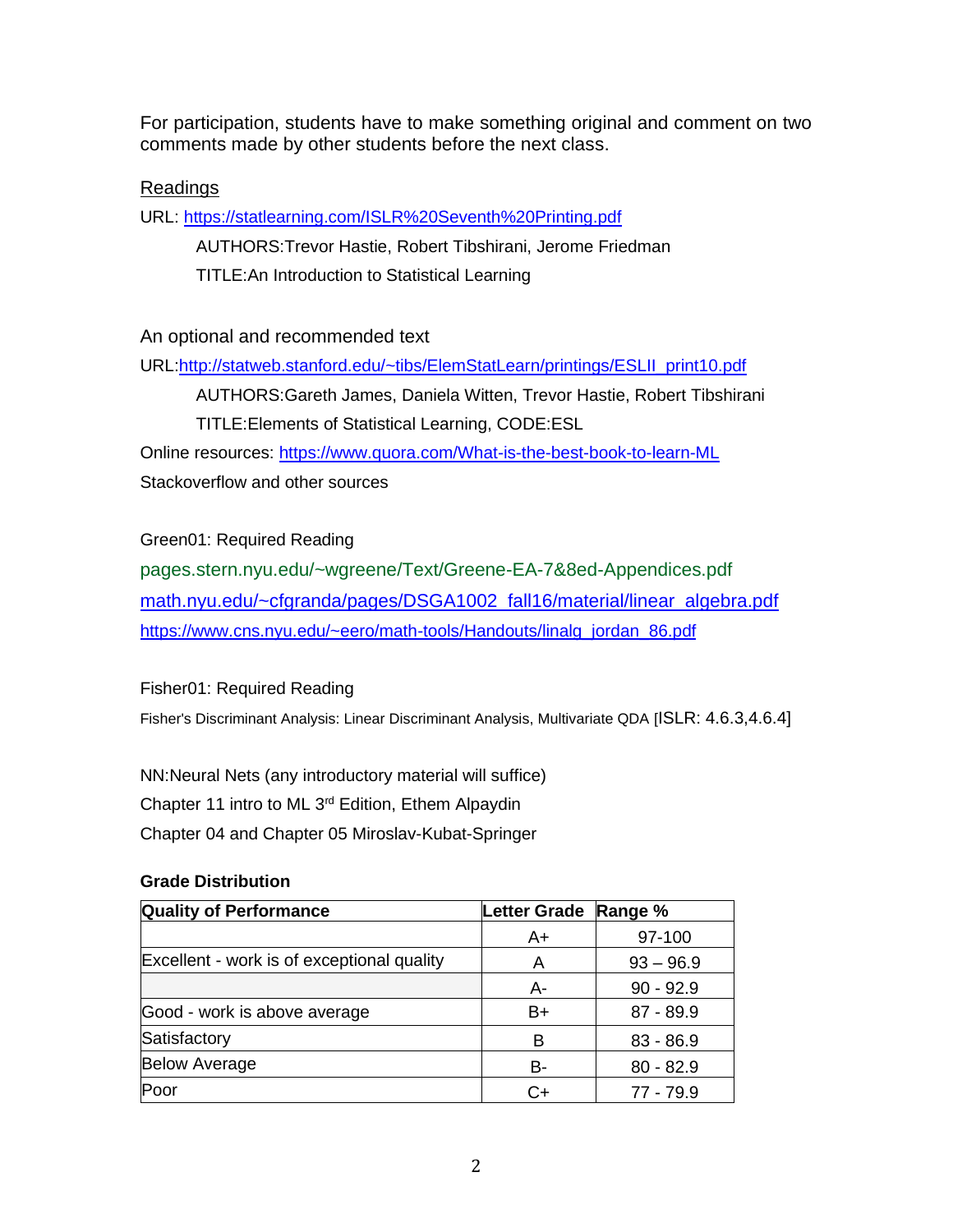|         | 76.9<br>$70 -$ |
|---------|----------------|
| Failure |                |

**Grade Calculation** 

Grades in this course are determined by the percentage of points obtained.

| <b>Course assignments</b>                                                                                                                          | Percentage of<br><b>Final Grade</b> | <b>Points</b> |
|----------------------------------------------------------------------------------------------------------------------------------------------------|-------------------------------------|---------------|
| Homework - 1 (HW01)                                                                                                                                | 30.00%                              | 30            |
| $\checkmark$ First modeling assignment (15%) due 03/15/2021                                                                                        |                                     |               |
| $\checkmark$ Analyze, improve performance (15%) due 04/01/21<br>using Feature Selection or Penalization                                            |                                     |               |
| <b>Class Discussion</b>                                                                                                                            | 12.00%                              | 12            |
| $\checkmark$ You must participate in weekly forums and<br>discussions.                                                                             |                                     |               |
| $\checkmark$ Discussions are applied analysis from the texts.                                                                                      |                                     |               |
| $\checkmark$ You must post a response by Wednesday at midnight<br>(ET)                                                                             |                                     |               |
| $\checkmark$ You must respond to at least one of your colleagues'<br>contributions by Saturday at midnight (ET),                                   |                                     |               |
| $\checkmark$ You should provide meaningful feedback on the<br>analysis.                                                                            |                                     |               |
| Homework - experiments with ensemble techniques                                                                                                    | 40.00%                              | 40            |
| $\checkmark$ Improve your work in HW01 using<br>CV/Bagging/Boosting/RandomForest/Stacking - 25%                                                    |                                     |               |
| Due 05/10/2021 - analyze and summarize, compare<br>$\checkmark$<br>and contrast these techniques and their utility to<br>improve performance - 15% |                                     |               |
| Open book, open notes review test - t1 03/21/21<br>✓                                                                                               | 9.00%                               | 9             |
| Open book, open notes review test - t2 04/25/21<br>$\checkmark$                                                                                    | 9.00%                               | 9             |
| <b>Total</b>                                                                                                                                       | 100%                                | 100           |

# Course requirements

Submit all assignments before 11:59 PM on the due date, specified above.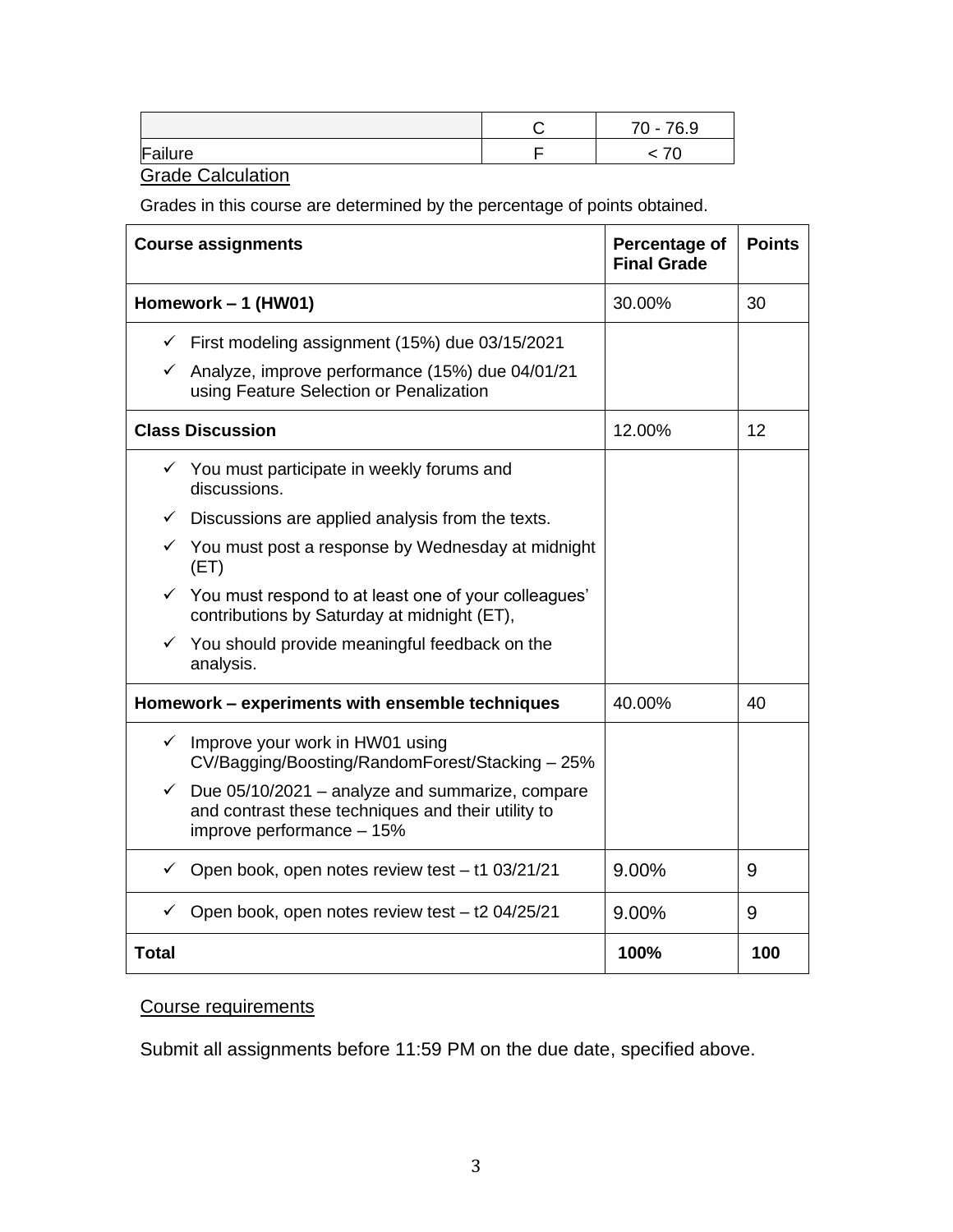# **Course Outline:**

Please note that this schedule is subject to change depending on progress, questions, requests, etc.

| <b>Week</b>    | <b>Topics</b>                                                                                                       | <b>Tentative Date/Reading</b>              |
|----------------|---------------------------------------------------------------------------------------------------------------------|--------------------------------------------|
| 1              | Machine Learning, Supervised Learning (Classification)                                                              | 02/01/2021 ISLR: Chap01, Chap              |
|                | Unsupervised Learning(Clustering). Reinforcement                                                                    | 2.1, 2.2. 2, 2.2. 3, Chap 4.1              |
|                | Learning is not in scope.                                                                                           |                                            |
|                | Supervised Learning: Generic Concepts applicable to all<br>supervised learners: Occam's Razor, No Free Lunch        |                                            |
|                | Theorem, Induction/Generalization, Loss Function                                                                    |                                            |
|                | Minimization (aka Optimization), Bias/ Variance, Inability                                                          |                                            |
|                | to learn, inability to generalize                                                                                   |                                            |
| $\overline{2}$ | Refresher Advanced Probability [Expected Value and                                                                  | 02/08/2021 ISLR:Chap02                     |
|                | Linear Algebra, Matrices, Vectors]/Statistics[i.i.d, CLT,                                                           | Greene01                                   |
|                | LLN, descriptive/summary statistics, moments]/<br>Dataset manipulation in R, Datasets,                              |                                            |
|                | Numerical/Categorical data, Scale and Models                                                                        |                                            |
|                |                                                                                                                     |                                            |
| 3              | Supervised Learning: Regression, Logistic Regression,                                                               | No class on 02/15/2021                     |
|                | Antidote to overfitting: regularization techniques: Ridge                                                           | We meet on 02/17/2021                      |
|                | (L2), Lasso (L1) Classifier performance: TP, FP, TN, FN<br>RoC, AUC, Accuracy, Specificity, Sensitivity, Precision, | (Raman is n/a on 02/18/2021)<br>02/22/2021 |
|                | Recall,                                                                                                             | ISLR: Chap 4.1, 4.3, 4.6.2                 |
| 4              | Sigmoid Function, activation function, perceptron (aka                                                              | 02/22/2021                                 |
|                | neural nets or ANNs) Extending the perceptrons with                                                                 | ISLR:                                      |
|                | back propagation, hidden layers, other activation function                                                          |                                            |
|                | Explainability, regularization                                                                                      |                                            |
| 5              | Uncorrelated Features: Naïve Bayes<br>Generative vs Discriminative Classifiers                                      | 03/01/2021                                 |
|                |                                                                                                                     |                                            |
| 6              | Instance Based techniques (no assumptions about the                                                                 | 03/08/2021                                 |
|                | distribution, aka non-parametric)                                                                                   | Chap 4.6.5                                 |
|                | Distance, Nearest Neighbor kNN<br>Curse of Dimensionality, Mahalanobis Distance,                                    | 03/15/2021                                 |
| $\overline{7}$ | Dimensionality Reduction (LDA as Feature Selection,                                                                 | <b>ISLR:4.4.2</b>                          |
|                | LASSO as Feature Selection, PCA (Cholesky, Eigen,                                                                   | <b>ISLR: 6.3</b>                           |
|                | SVD)                                                                                                                |                                            |
| 8              | Decision Trees (no assumptions about the distribution,                                                              | 03/22/2021                                 |
|                | aka non-parametric), Entropy, Information Gain                                                                      | ISLR:8                                     |
| $9\,$          | Support Vectors (no assumptions about the distribution,<br>aka non-parametric)                                      | 03/29/2021<br>ISLR:9                       |
|                | Support Vector Machines: Margins, Kernel, Radial Basis,                                                             |                                            |
|                | Gaussian                                                                                                            |                                            |
| 10             | What causes inferior performance, techniques for                                                                    | 04/05/2021                                 |
|                | performance improvement                                                                                             | ISLR:Chap 05                               |
|                | Resampling: Varying dataset                                                                                         | <b>ISLR:8.2</b>                            |
|                | Bootstrapping, Cross Validation, Bagging, Boosting                                                                  | 04/12/2021                                 |
| 11             | Combining Classifiers: Aggregating variants of one<br>classifier, combining heterogeneous Classifiers, Stacking     | ISLR:                                      |
|                |                                                                                                                     |                                            |
| 12             | Relevance of Stacking/CV/Bagging to parallelism and                                                                 | 04/19/2021                                 |
|                | <b>NFL</b>                                                                                                          |                                            |
| 13             | Unsupervised Learning; Clustering                                                                                   | 04/26/2021 ISLR:Chap. 10                   |
|                | Topic Modeling in Text Analytics, SOMs                                                                              |                                            |
|                |                                                                                                                     |                                            |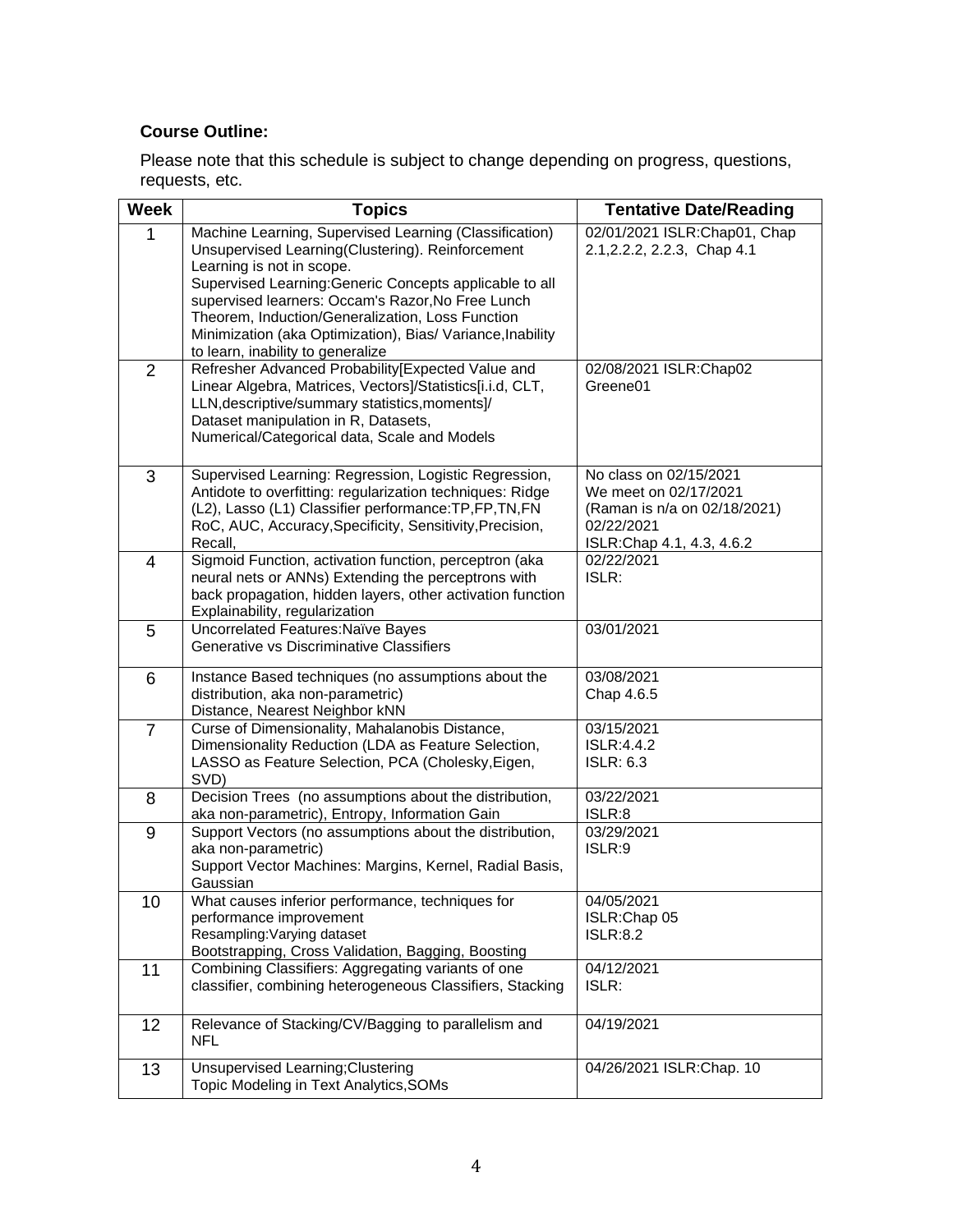| 14 | Semi Supervised – leveraging strengths of unsupervised<br>and supervised | 05/03/2021 |
|----|--------------------------------------------------------------------------|------------|
| 15 | Spring Final Exam                                                        | 05/10/2021 |

# **05/10/2021 is the last day to submit HW02.**

# **Moses Center Statement of Disability**

If you are student with a disability who is requesting accommodations, please contact New York University's Moses Center for Students with Disabilities (CSD) at [212-998-4980](tel:212-998-4980) or [mosescsd@nyu.edu.](mailto:mosescsd@nyu.edu) You must be registered with CSD to receive accommodations. Information about the Moses Center can be found at [www.nyu.edu/csd.](http://www.nyu.edu/csd) The Moses Center is located at 726 Broadway on the 3rd floor.

# **NYU School of Engineering Policies and Procedures on Academic Misconduct – complete Student Code of Conduct [here](https://engineering.nyu.edu/campus-and-community/student-life/office-student-affairs/policies/student-code-conduct)**

- A. Introduction: The School of Engineering encourages academic excellence in an environment that promotes honesty, integrity, and fairness, and students at the School of Engineering are expected to exhibit those qualities in their academic work. It is through the process of submitting their own work and receiving honest feedback on that work that students may progress academically. Any act of academic dishonesty is seen as an attack upon the School and will not be tolerated. Furthermore, those who breach the School's rules on academic integrity will be sanctioned under this Policy. Students are responsible for familiarizing themselves with the School's Policy on Academic Misconduct.
- B. Definition: Academic dishonesty may include misrepresentation, deception, dishonesty, or any act of falsification committed by a student to influence a grade or other academic evaluation. Academic dishonesty also includes intentionally damaging the academic work of others or assisting other students in acts of dishonesty. Common examples of academically dishonest behavior include, but are not limited to, the following:
	- 1. Cheating: intentionally using or attempting to use unauthorized notes, books, electronic media, or electronic communications in an exam; talking with fellow students or looking at another person's work during an exam; submitting work prepared in advance for an in-class examination; having someone take an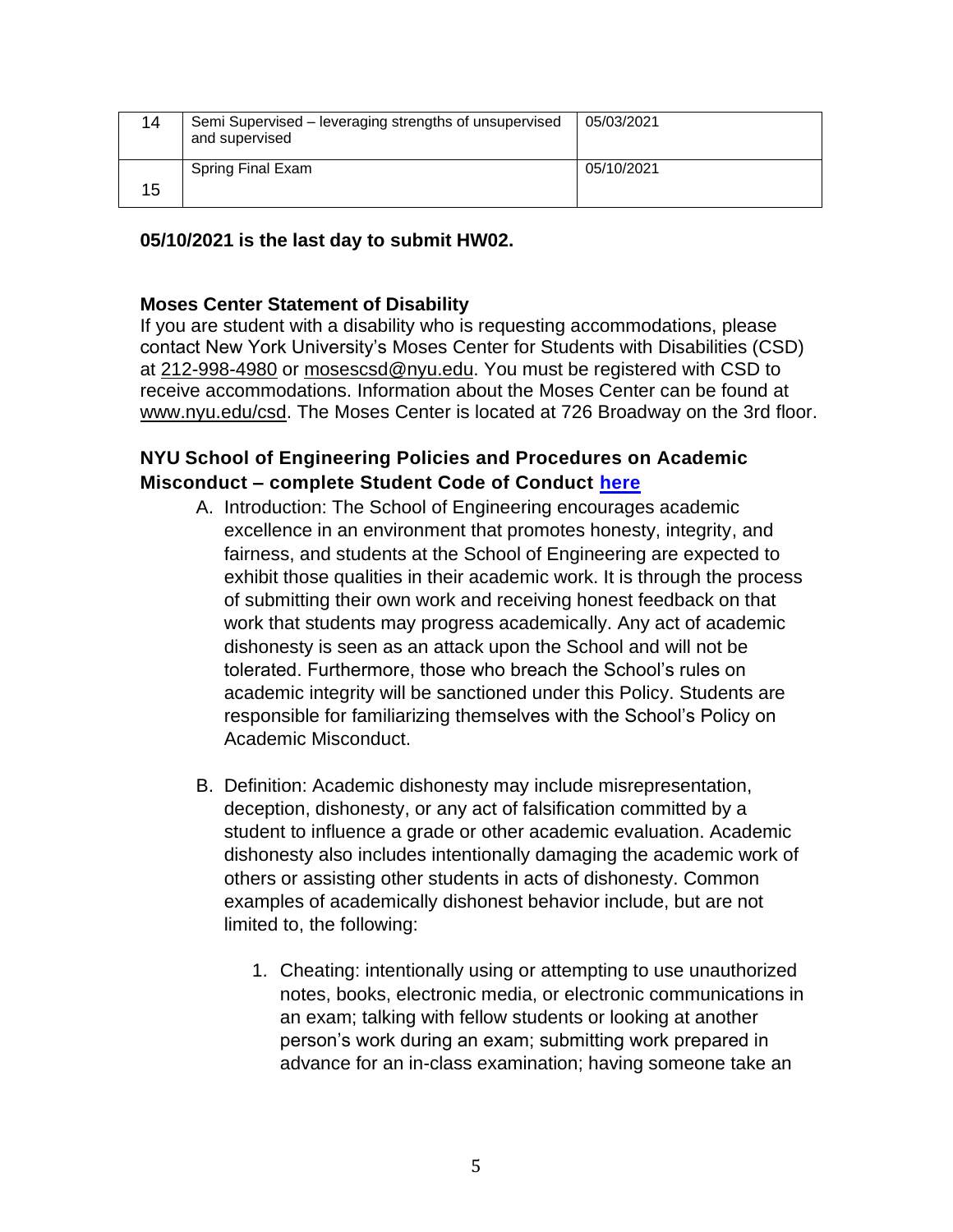exam for you or taking an exam for someone else; violating other rules governing the administration of examinations.

- 2. Fabrication: including but not limited to, falsifying experimental data and/or citations.
- 3. Plagiarism: intentionally or knowingly representing the words or ideas of another as one's own in any academic exercise; failure to attribute direct quotations, paraphrases, or borrowed facts or information.
- 4. Unauthorized collaboration: working together on work meant to be done individually.
- 5. Duplicating work: presenting for grading the same work for more than one project or in more than one class, unless express and prior permission has been received from the course instructor(s) or research adviser involved.
- 6. Forgery: altering any academic document, including, but not limited to, academic records, admissions materials, or medical excuses.

# **NYU School of Engineering Policies and Procedures on Excused Absences – complete policy [here](https://engineering.nyu.edu/campus-and-community/student-life/office-student-affairs/policies#chapter-id-30199)**

- A. Introduction: An absence can be excused if you have missed no more than **10 days of school**. If an illness or special circumstance has caused you to miss more than two weeks of school, please refer to the section labeled Medical Leave of Absence.
- B. Students may request special accommodations for an absence to be excused in the following cases:
	- 1. Medical reasons
	- 2. Death in immediate family
	- 3. Personal qualified emergencies (documentation must be provided)
	- 4. Religious Expression or Practice

Deanna Rayment, [deanna.rayment@nyu.edu,](mailto:deanna.rayment@nyu.edu) is the Coordinator of Student Advocacy, Compliance and Student Affairs and handles excused absences. She is located in 5 MTC, LC240C and can assist you should it become necessary.

# **NYU School of Engineering Academic Calendar – complete list [here.](https://www.nyu.edu/registrar/calendars/university-academic-calendar.html#1198)**

The last day of the final exam period is \_\_\_\_\_\_. Final exam dates for undergraduate courses will not be determined until later in the semester. Final exams for graduate courses will be held on the last day of class during the week of \_\_\_\_\_. If you have two final exams at the same time, report the conflict to